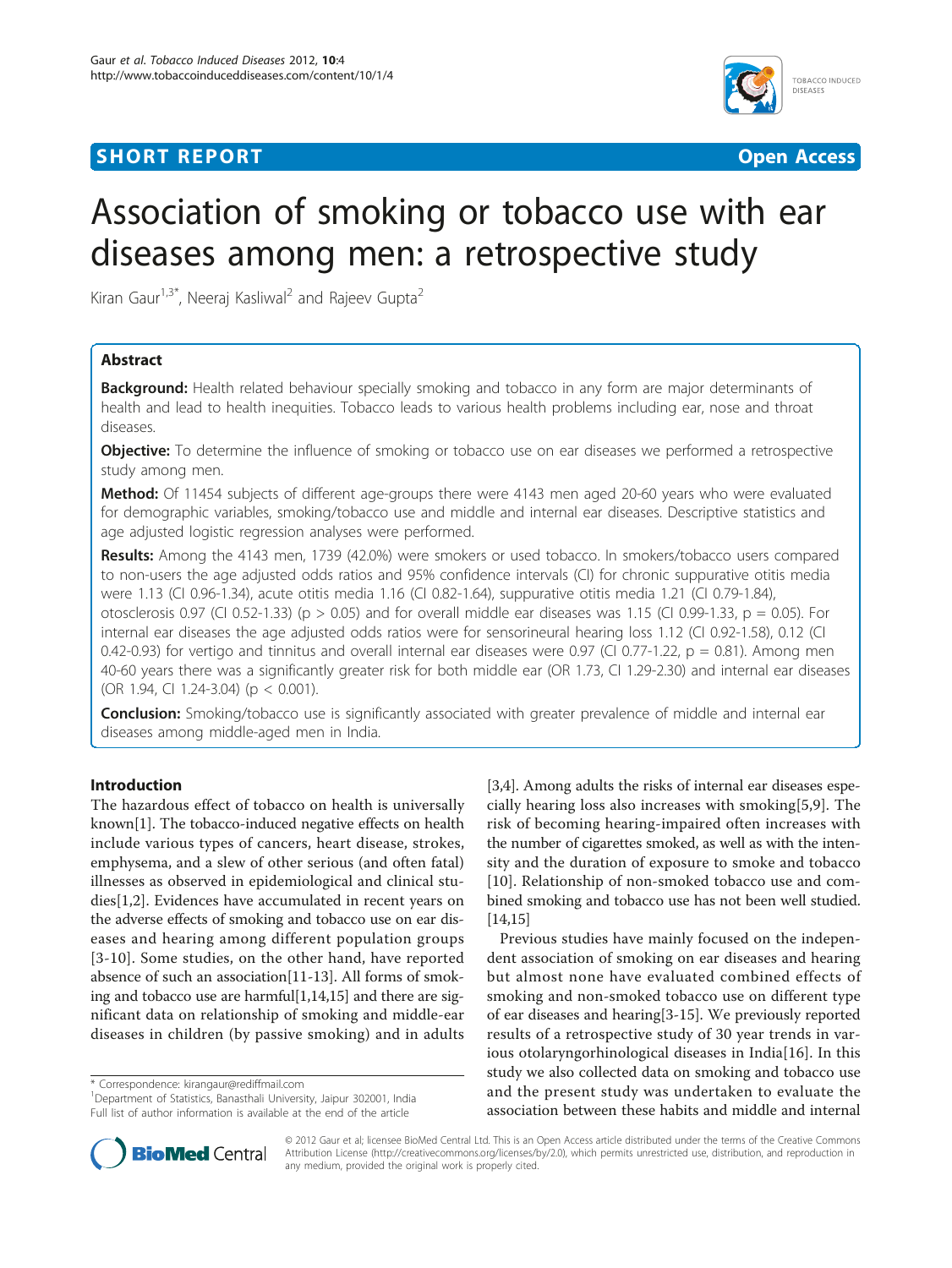ear disease in men. Number of female tobacco users was low. The study also aimed to evaluate the role of smoking/tobacco use at different age-groups as it is likely that more prolonged exposure shall lead to greater ear diseases.

## Methods

The study was conducted at a non-government ENT center at Jaipur. From 1975 to 2005, > 125,000 patients of different diseases were evaluated here. We randomly selected patients ( $n = 11,454$ ) at an interval of five years to evaluate disease trends. $16$  For the purpose of the present study we evaluated a sample of 4143 males (as female tobacco users were small in number) aged 20-60 years after exclusion of children where tobacco use or smoking was less. Men who gave history of tobacco smoking (cigarettes, bidis and others) or used nonsmoked tobacco (chewing, snuff, etc.) were considered as tobacco users. Among the smokers/tobacco users were about 50%, isolated tobacco chewing was present in 20% and the rest both smoked and chewed tobacco. Demographic details were available in the medical records but other details including details of other addictions and risk factors were not available. All the case-files were screened and coded for diagnosis by a senior clinician. The patients were classified according to complaints and clinical examination into major diagnostic groups and disease conditions according to International Classification of Diseases (ICD-9) as reported earlier[[16\]](#page-3-0). The diseases were broadly classified into middle ear and internal ear diseases. The study is approved by ethical committee of Monilek Hospital and Research Centre, Jaipur.

## Statistical analyses

All the data were computerized. Statistical analyses were performed using SPSS program, version 12.0 (SPSS Inc, Chicago). Descriptive statistics are presented. Patients were classified according to their habit of tobacco intake (independent variable, dichotomous) and disease status (dependent variable). Odds ratios and 95% confidence intervals (CI) were determined using logistic regression analysis. It was a generalized linear model used for binomial regression. Like other forms of regression analysis, it makes use of one or more predictor variables that may be either numerical or categorical. Tobacco intake was considered as independent variable and various middle and internal ear diseases were treated as dependent variable.

P values < 0.05 were considered significant.

## Results

In the 11,454 study subjects there were 4143 men aged 20-60 years. Among these 1739 (42.0%) were smokers or used tobacco. Of these 1054 (60.6%) belonged to agegroup 20-39 years and 685 (39.4%) were aged 40-60 years. Tobacco non-users were 2404 and 1751 (72.8%) were aged 20-39 years and 653 (27.2%) were in age-group 40-60 years. Eight hundred and sixty seven (49.8%) tobacco users and 1438 (59.8%) non-users were residents of urban area and 872 (50.2%) tobacco users and 966 (40.2%) non-users were the residents of semi urban and rural areas.

Among the middle ear diseases chronic suppurative otitis media (CSOM), acute otitis media (AOM), secretory otitis media (SOM) and otosclerosis were found to be the most common with 659 (15.9%), 136 (3.2%), 88 (2.1%) and 41 (0.9%) patients respectively when adjusted for age. Amongst tobacco users 294 (16.9%) had CSOM, 62 (3.5%) had AOM, 41 (2.3%) had SOM and 17 (0.9%) had otosclerosis. The age adjusted odds ratio and 95% CI for tobacco users for CSOM was 1.13 (CI 0.96-1.34), AOM 1.16 (CI 0.82-1.64), SOM 1.21 (CI 0.79-1.84) and for otosclerosis it was 0.97 (CI 0.52-1.82) ( $p > 0.05$ ) (Table [1](#page-2-0)). The middle ear diseases were present in 920 subjects of which 411 (23.6%) were tobacco users with odds ratio was 1.15 (CI 0.99-1.33  $p = 0.05$ ) (Table [2\)](#page-2-0). For internal ear diseases sensorineural hearing loss (SNHL) and vertigo/tinnitus were the most common diseases. SNHL was observed in 222 (5.3%) patients and among tobacco users were in 103 (5.9%) men. Vertigo and tinnitus was observed in 117 (2.8%) subjects and among tobacco users were in 37 (2.1%). The age adjusted odds ratio was 1.12 (CI 0.92-1.58) for SNHL and 0.12 (CI 0.42-0.93) for vertigo and tinnitus (Table [1\)](#page-2-0). For internal ear disease as whole, we had a sample of 336 males and tobacco use was in 139 (7.9%). The odds ratio for internal ear disease among tobacco users was 0.97 (0.77-1.22,  $p = 0.81$ ) (Table [2](#page-2-0)).

Age specific odds ratios were also calculated to see the effect of age on middle and internal ear diseases. Among middle aged men 40-60 years there was a significantly greater risk for both middle ear (OR 1.73, CI 1.29-2.30) and internal ear diseases (OR 1.94, CI 1.24-3.04) ( $p <$ 0.001) (Table [2\)](#page-2-0).

### **Discussion**

This study reveals that middle-aged tobacco user men had a significantly greater risk for both middle ear and internal ear diseases as compared to those who did not use tobacco. This difference is mainly due to greater prevalence of chronic middle ear diseases and sensorineural hearing loss in this group.

Cruickshanks et al.[[5](#page-3-0)] performed a population based cross sectional study among 3753 subjects (43% men) in USA to determine association of hearing loss with smoking. There were 54% smokers and ex-smokers in this group with 40% smokers reporting > 10 pack years of smoking. Otological examination and pure-tone audiometery was performed and after adjusting for other risk factors such as age and sex, current smokers were 1.69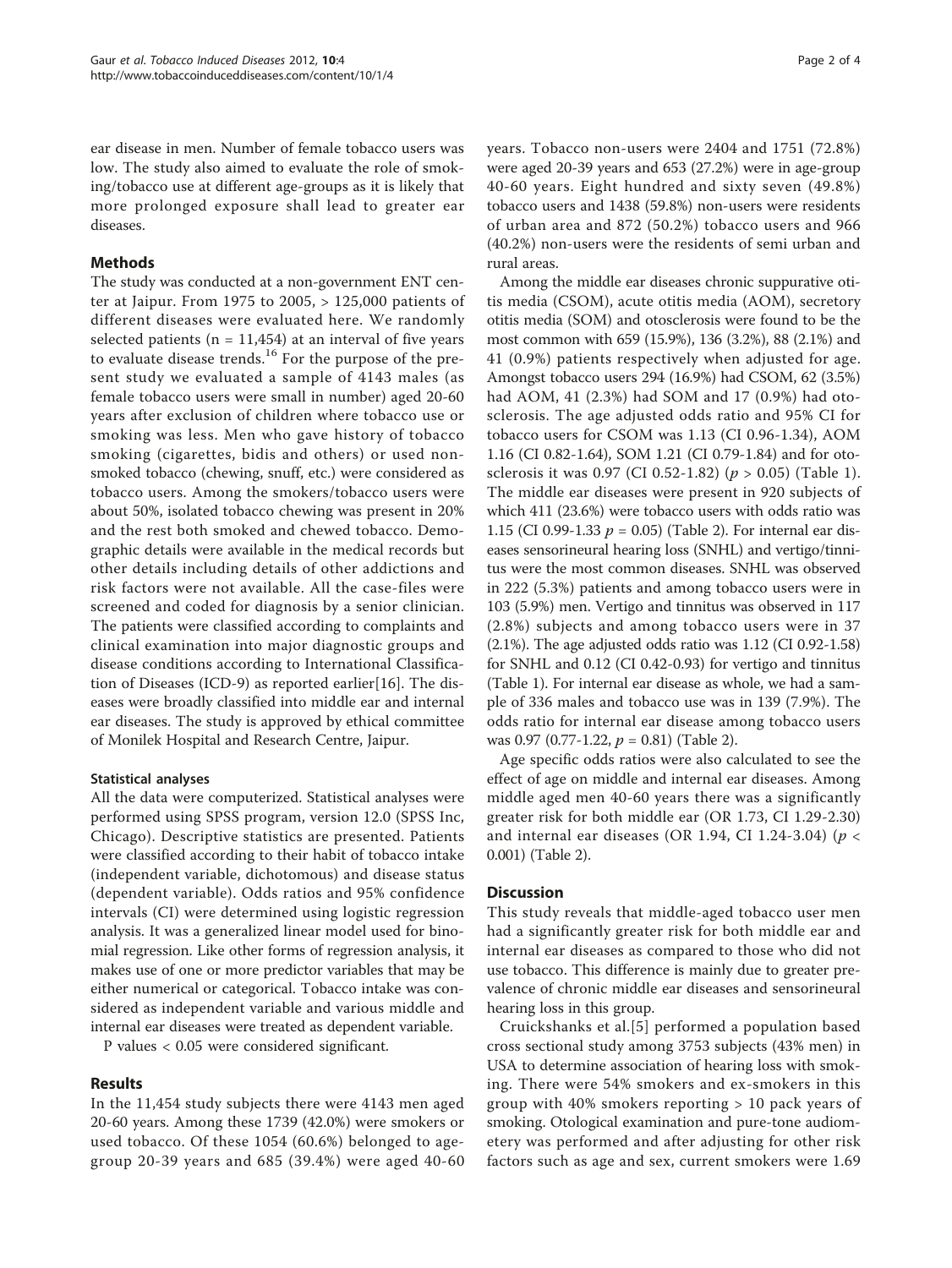|                         | <b>Disease</b>                      | Total<br>$(n = 4143)$ | Smoking/Tobacco use<br>$(n = 1739)$ | Non-user<br>$(n = 2404)$ | Odds Ratio<br>(95% CI) | P value |
|-------------------------|-------------------------------------|-----------------------|-------------------------------------|--------------------------|------------------------|---------|
| Middle Far<br>Disease   | Chronic suppurative otitis<br>media | 659 (15.9)            | 294 (16.9)                          | 365 (15.1)               | 1.13 (0.96-1.34)       | 0.13    |
|                         | Acute otitis media                  | 136 (3.2)             | 62(3.5)                             | 74 (3.0)                 | $1.16(0.82 - 1.64)$    | 0.38    |
|                         | Secretory otitis media              | 88 (2.1)              | 41(2.3)                             | 47(1.9)                  | 1.21 (0.79-1.84)       | 0.37    |
|                         | Otosclerosis                        | 41(0.9)               | 17(0.9)                             | 24(1.0)                  | $0.97(0.52 - 1.82)$    | 1.0     |
| Internal Far<br>Disease | Sensorineural hearing loss          | 222(5.3)              | 103(5.9)                            | 119(4.9)                 | 1.12 (0.92-1.58)       | 0.16    |
|                         | Vertigo & tinnitus                  | 117 (2.8)             | 37(2.1)                             | 80(3.3)                  | $0.12(0.42 - 0.93)$    | 0.02    |

<span id="page-2-0"></span>Table 1 The effect of any tobacco use on the development of middle and internal ear

All the above values are adjusted for age.

Numbers in parentheses are percent unless specified.

CI confidence intervals

times as likely to have hearing loss as compared to nonsmokers (CI 1.31-2.17). The present study shows lower odds ratio of 1.40 (CI 1.07-1.85) which could be due to the lower mean age in the present study. On the other hand, in the age-group corresponding to the US study odds for internal ear diseases are similar (1.94, CI 1.24- 3.04). For middle ear diseases there are very limited data among adults and studies are mainly confined in children that have evaluated harmful effects of second-hand smoke[[3,4,17](#page-3-0)]. Adair-Bischoff et al.[[17\]](#page-3-0) reported odds of 1.85 (CI 1.15-2.97) for children exposed to second-hand smoke by > 2 members of the household. We did not study children and therefore the results are not available. It is also likely that low odds of middle ear diseases (overall odds 1.13, CI 0.97 -1.31) as compared to sensorineural hearing loss (overall odds 1.40, CI 1.07-1.85) are due to confounding effects of different type of tobacco usage in the study. Larger studies with better classification of tobacco use are required to confirm the findings of the present study.

Strengths of the study include uniqueness (as this is the only large study from India), representativeness (registry data in an urban clinical practice) and a large sample size. Hearing loss is the most important otological disease related to smoking/tobacco use[\[1,5](#page-3-0)] and we also evaluated

sensorineural hearing loss using the most reliable technique, pure-tone audiometery, and this is a study strength. We did not study the effects of smoking or non-smoked tobacco use separately as the information related to specific type of tobacco use was not available for these subgroups. Other limitations of this study include retrospective nature and lack of detailed description of amount of tobacco use. We also did not inquire regarding multiple confounders such as exposure to environmental noise, use of betel-quid, pan-masala, alcohol use and other addictions which all can independently influence the middle and internal ear diseases[[8-11,15](#page-3-0)]. We did not also study the influence of tobacco use in women and young children as the absolute numbers were low.

#### Conclusion

In conclusion, this study shows a significant association of smoking/tobacco use with hearing loss in middleaged adults and adds to the growing list of diseases attributable to smoking and tobacco use[[1](#page-3-0)]. Smoking and tobacco habit is taking its toll in this country and it has been predicted that in this century it would lead to more than a hundred million premature deaths in the country[[18\]](#page-3-0). National level policy change[\[19](#page-3-0)] leading to total cessation of this habit is urgently required.

|  |  |  | Table 2 Age-group specific odds-ratio for smoking/tobacco use and ear diseases |  |  |
|--|--|--|--------------------------------------------------------------------------------|--|--|
|--|--|--|--------------------------------------------------------------------------------|--|--|

| <b>Disease</b> | Age-Group            | Smoking/tobacco use ( $n = 1739$ ) | Non tobacco user( $n = 2404$ ) | Odds ratio (95% CI) | P value |
|----------------|----------------------|------------------------------------|--------------------------------|---------------------|---------|
| Middle Ear     | $20 - 39$            | 267(15.3)                          | 394(16.4)                      | $0.57(0.43 - 0.77)$ | 0.0     |
|                | $40 - 60$            | 144(8.3)                           | 23(5.1)                        | $1.73(1.29 - 2.30)$ | 0.0     |
|                | Total (Unadjusted)   | 411(23.6)                          | 517(21.5)                      | $1.13(0.97 - 1.31)$ | 0.1     |
|                | Total (Age adjusted) | 411 (23.6)                         | 509(21.1)                      | 1.15 (0.99-1.33)    | 0.05    |
| Internal Ear   | $20 - 39$            | 50(2.9)                            | 91(3.8)                        | $0.51(0.33 - 0.81)$ | 0.0     |
|                | $40 - 60$            | 96(5.5)                            | 90(3.7)                        | 1.94(1.24-3.04)     | 0.0     |
|                | Total (Unadjusted)   | 146(8.4)                           | 181(7.5)                       | $1.12(0.90 - 1.41)$ | 0.3     |
|                | Total (Age adjusted) | 139 (7.9)                          | 197 (8.2)                      | $0.97(0.77-1.22)$   | 0.81    |

Numbers in parentheses are percent unless specified; CI confidence intervals